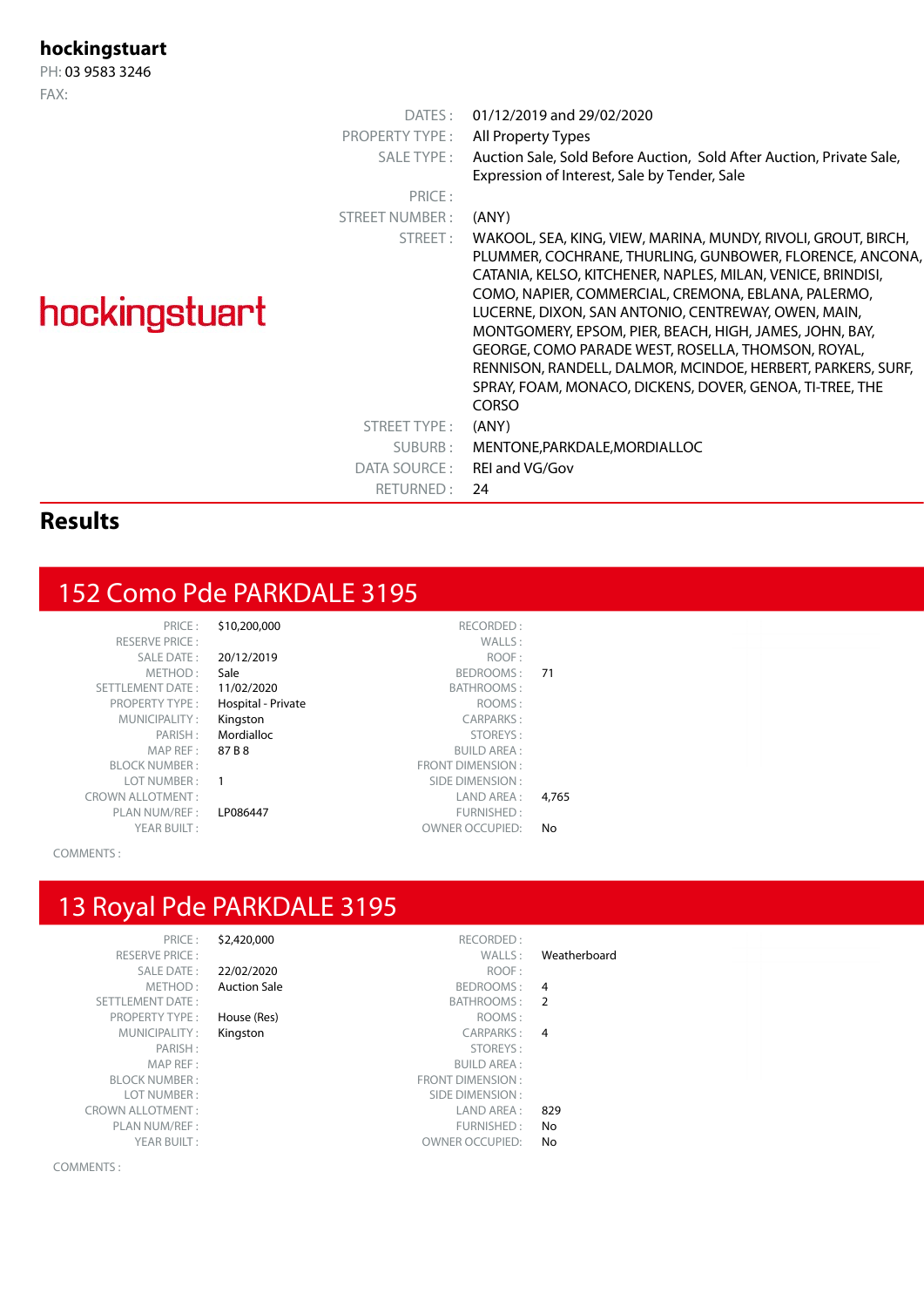#### 43 Plummer Rd MENTONE 3194

| PRICE:                  | \$1,957,500         | RECORDED:              |                     |           |
|-------------------------|---------------------|------------------------|---------------------|-----------|
| <b>RESERVE PRICE:</b>   |                     | WALLS:                 | <b>Brick Veneer</b> |           |
| SALE DATE:              | 14/12/2019          | ROOF:                  |                     |           |
| METHOD:                 | <b>Auction Sale</b> | BEDROOMS:              | 4                   |           |
| SETTLEMENT DATE:        |                     | BATHROOMS: 3           |                     |           |
| <b>PROPERTY TYPE:</b>   | House (Res)         | ROOMS:                 |                     |           |
| MUNICIPALITY:           | Kingston            | CARPARKS: 3            |                     |           |
| PARISH:                 |                     | STOREYS:               |                     | O Olivers |
| MAP REF :               | 86 J 6              | <b>BUILD AREA:</b>     |                     |           |
| <b>BLOCK NUMBER:</b>    |                     | FRONT DIMENSION : 0    |                     |           |
| LOT NUMBER:             |                     | SIDE DIMENSION :       |                     |           |
| <b>CROWN ALLOTMENT:</b> |                     | LAND AREA:             | 774                 |           |
| PLAN NUM/REF:           |                     | FURNISHED:             | No                  |           |
| YEAR BUILT:             |                     | <b>OWNER OCCUPIED:</b> | No                  |           |

COMMENTS : Situated on an exceptional beachside corner, where the foreshore, village and an array of cafes are easily reachable by foot, this light-filled and appealing home dishes up comfortable accommodation and a wealth of options. Close to elite private schools, it is also zoned for both Mentone Girls' and Beaumaris Secondary Colleges. Set amongst secure established gardens, this is a home of true appeal with its sunlit formal lounge/dining with brick fireplace and open plan entertaining area waiting to welcome family and friends plus the sparkling free-form pool and sundrenched alfresco zone perfect for the summer months. A central granite kitchen is ideally located for effortless entertaining inside or out, whilst a versatile study area is a convenient inclusion. The downstairs ensuite master will prove popular with many, the remaining three bedrooms including a large spa bathroom are peacefully tucked away upstairs where they share yet another living area. A further bathroom plus large laundry are also offered along with considerable storage, comprehensive heating/cooling, ducted vacuum, double auto garage and second garage/storage. And while it is utterly welcoming there is the option to update or instead, the supersized 774sqm (approx.) allotment of land with its long north-facing frontage and second crossover to Rivoli Street may prove an irresistible opportunity for a sophisticated subdivision (STCA). PLEASE NOTE - Photo ID required as a Condition of Entry

#### 22 Mundy St MENTONE 3194

| PRICE:<br><b>RESERVE PRICE:</b><br>SALE DATE:<br>METHOD:<br><b>SETTLEMENT DATE:</b><br><b>PROPERTY TYPE:</b><br>MUNICIPALITY:<br>PARISH:<br>MAPREF: | \$1,780,000<br>21/12/2019<br><b>Auction Sale</b><br>House (Res)<br>Kingston<br>86 J 7 | RECORDED:<br>WALLS:<br>ROOF:<br>BEDROOMS:<br>BATHROOMS:<br>ROOMS:<br>CARPARKS:<br>STOREYS:<br><b>BUILD AREA:</b> | <b>Brick Veneer</b><br>-3<br>$\overline{\phantom{a}}$ |  |
|-----------------------------------------------------------------------------------------------------------------------------------------------------|---------------------------------------------------------------------------------------|------------------------------------------------------------------------------------------------------------------|-------------------------------------------------------|--|
|                                                                                                                                                     |                                                                                       |                                                                                                                  |                                                       |  |
| <b>BLOCK NUMBER:</b>                                                                                                                                |                                                                                       | FRONT DIMENSION:                                                                                                 |                                                       |  |
| LOT NUMBER:                                                                                                                                         |                                                                                       | SIDE DIMENSION :                                                                                                 |                                                       |  |
| <b>CROWN ALLOTMENT:</b>                                                                                                                             |                                                                                       | LAND AREA :                                                                                                      | 740                                                   |  |
| PLAN NUM/REF :                                                                                                                                      |                                                                                       | FURNISHED:                                                                                                       | No                                                    |  |
| YEAR BUILT:                                                                                                                                         |                                                                                       | <b>OWNER OCCUPIED:</b>                                                                                           | No                                                    |  |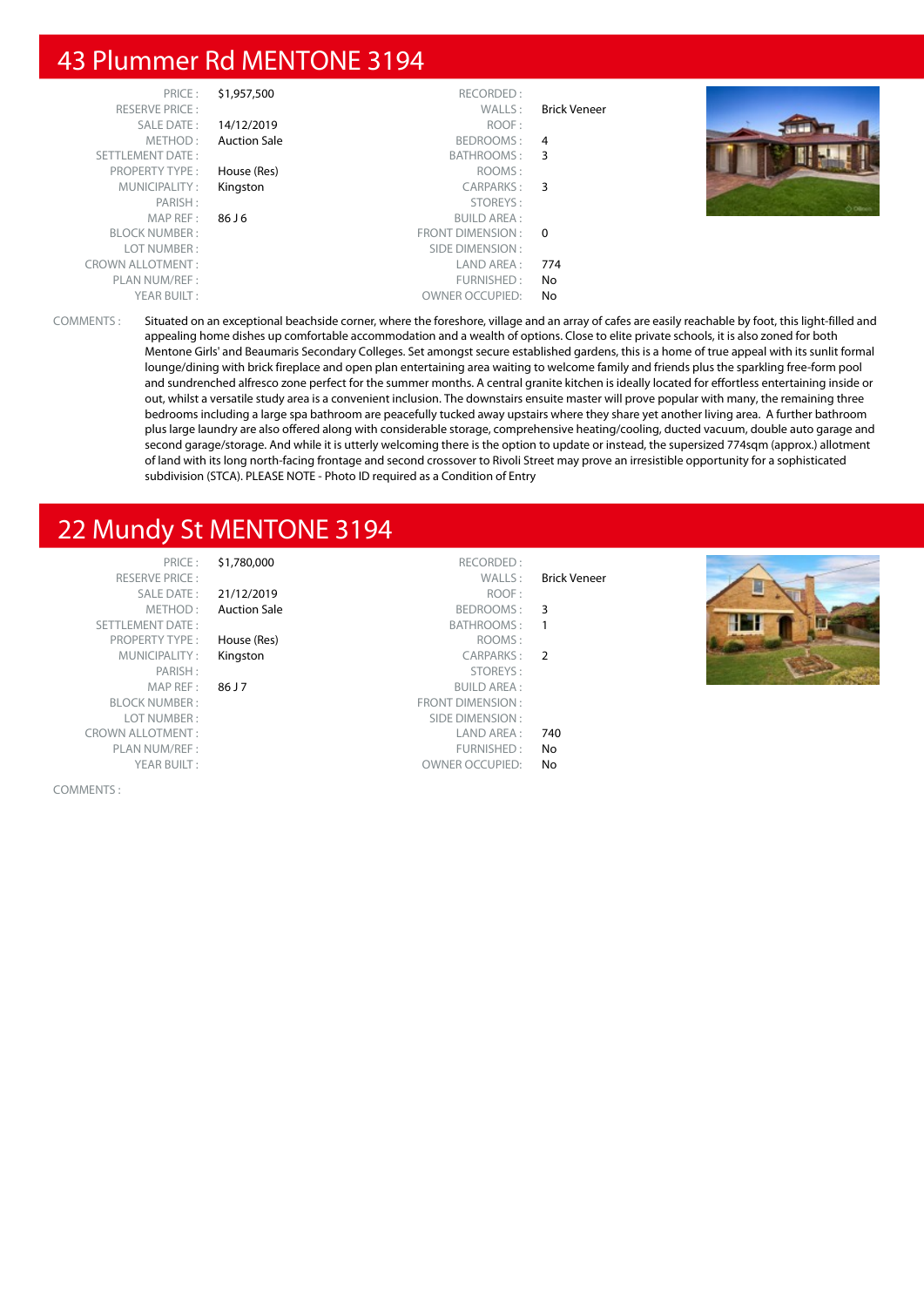#### 73 Mundy St MENTONE 3194

| PRICE:                  | \$1,650,000         | RECORDED:              |                     |  |
|-------------------------|---------------------|------------------------|---------------------|--|
| <b>RESERVE PRICE:</b>   |                     | WALLS:                 | <b>Brick Veneer</b> |  |
| <b>SALE DATE:</b>       | 07/12/2019          | ROOF:                  |                     |  |
| METHOD:                 | <b>Auction Sale</b> | BEDROOMS: 5            |                     |  |
| SETTLEMENT DATE:        | 16/01/2020          | BATHROOMS: 2           |                     |  |
| <b>PROPERTY TYPE:</b>   | House (Res)         | ROOMS:                 |                     |  |
| MUNICIPALITY:           | Kingston            | CARPARKS: 2            |                     |  |
| PARISH:                 | Moorabbin           | STOREYS:               |                     |  |
| MAP REF :               | 86 J 6              | <b>BUILD AREA:</b>     |                     |  |
| <b>BLOCK NUMBER:</b>    |                     | FRONT DIMENSION: 0     |                     |  |
| LOT NUMBER :            | - 5                 | SIDE DIMENSION :       |                     |  |
| <b>CROWN ALLOTMENT:</b> |                     | LAND AREA :            | 710                 |  |
| PLAN NUM/REF:           | LP009907            | FURNISHED:             | No                  |  |
| YEAR BUILT:             |                     | <b>OWNER OCCUPIED:</b> | Yes                 |  |

COMMENTS : A home of substance on substantial land, this solid residence has been the treasured home to the one family almost fifty years. Surrounded by similarly established properties, it stands proudly within a prized beachside neighbourhood where the water's edge is just a walk away, the village & station within easy reach whilst quality schooling options including the zoned Beaumaris Secondary College are also on hand. Period features are on full display, from the porthole window in the front door to the high ceilings adorned with attractive cornices, this is a home of quality. And while there is history and memories galore, today's families will be satisfied with the accommodation, which comprises a formal lounge with gas heater plus separate distinct dining zone plus a broad casual living & meals area to the rear. Right at the heart, a well-maintained kitchen offers retro appeal and looks out across the living zone to the deep garden with lawn and patio and huge multi-car carport/workshop. Five bedrooms (BIRs) allow everyone to spread out, three are conveniently located on the ground floor where they share a sweet aqua bathroom the remaining rooms are peacefully placed upstairs along with a second bathroom. Boasting ample storage throughout and a central laundry the home on approximately 710sqm also comes with ducted heating and the option to add some contemporary updates if desired. PLEASE NOTE - Photo ID required as a Condition of Entry

## 138a Beach Rd PARKDALE 3195

| PRICE:<br><b>RESERVE PRICE:</b> | \$1,535,000         | RECORDED:<br>WALLS:    |    |        |
|---------------------------------|---------------------|------------------------|----|--------|
| SALE DATE:                      | 22/02/2020          | ROOF:                  |    |        |
| METHOD:                         | <b>Auction Sale</b> | BEDROOMS: 3            |    |        |
| SETTLEMENT DATE:                |                     | BATHROOMS: 2           |    |        |
| <b>PROPERTY TYPE:</b>           | Townhouse (Res)     | ROOMS:                 |    |        |
| MUNICIPALITY:                   | Kingston            | CARPARKS: 2            |    |        |
| PARISH:                         |                     | STOREYS:               |    | buxton |
| MAP REF :                       | 87 C 10             | <b>BUILD AREA:</b>     |    |        |
| <b>BLOCK NUMBER:</b>            |                     | FRONT DIMENSION:       |    |        |
| LOT NUMBER:                     |                     | SIDE DIMENSION :       |    |        |
| <b>CROWN ALLOTMENT:</b>         |                     | LAND AREA:             |    |        |
| PLAN NUM/REF :                  |                     | FURNISHED:             | No |        |
| YEAR BUILT:                     |                     | <b>OWNER OCCUPIED:</b> | No |        |

COMMENTS : Step up and see the bay, step out and onto the sand, step in and find rare beachfront serenity. Rising to a spectacular rooftop deck, this three-level, three bedroom, up to three living zone home enjoys a uniquely secluded beachfront position at the end of a long landscaped drive. Designed to capitalise on sun, sea-breezes and sparkling views with northerly lounge-dining plus a courtyard wrapped casual zone, this architectural home rises high to a bay-view master-domain with a retreat (perfect as third living zone or home-office) then hits the heights with one of the best views on the bay from the glass-balustraded rooftop! Coolly coastal with a Smeg and stone kitchen and 2.5 stone-finished designer bathrooms including a double ensuite (with dual vanity and double shower), this high design has tall doors reaching up to soaring 3m ceilings, solid hardwood floors and glossy Emporite finishes. Heated and air-conditioned with built-in and walk-in-robes, the home achieves the highest quality with an alarm, ducted vacuum system and double auto-garage. There's even a bubbling spa to heat up while enjoying a cool sea-breeze! A few blocks to Parkdale's latte strip and station and a minute Mordialloc's booming beach, bar and barista precinct, this is a cutting-edge hideaway on the edge bay. With Parkdale's Beach Caf almost at the door, the bus-stop within steps and the Mentone schools within a walk and cycle, this panorama-view property offers a unique perspective!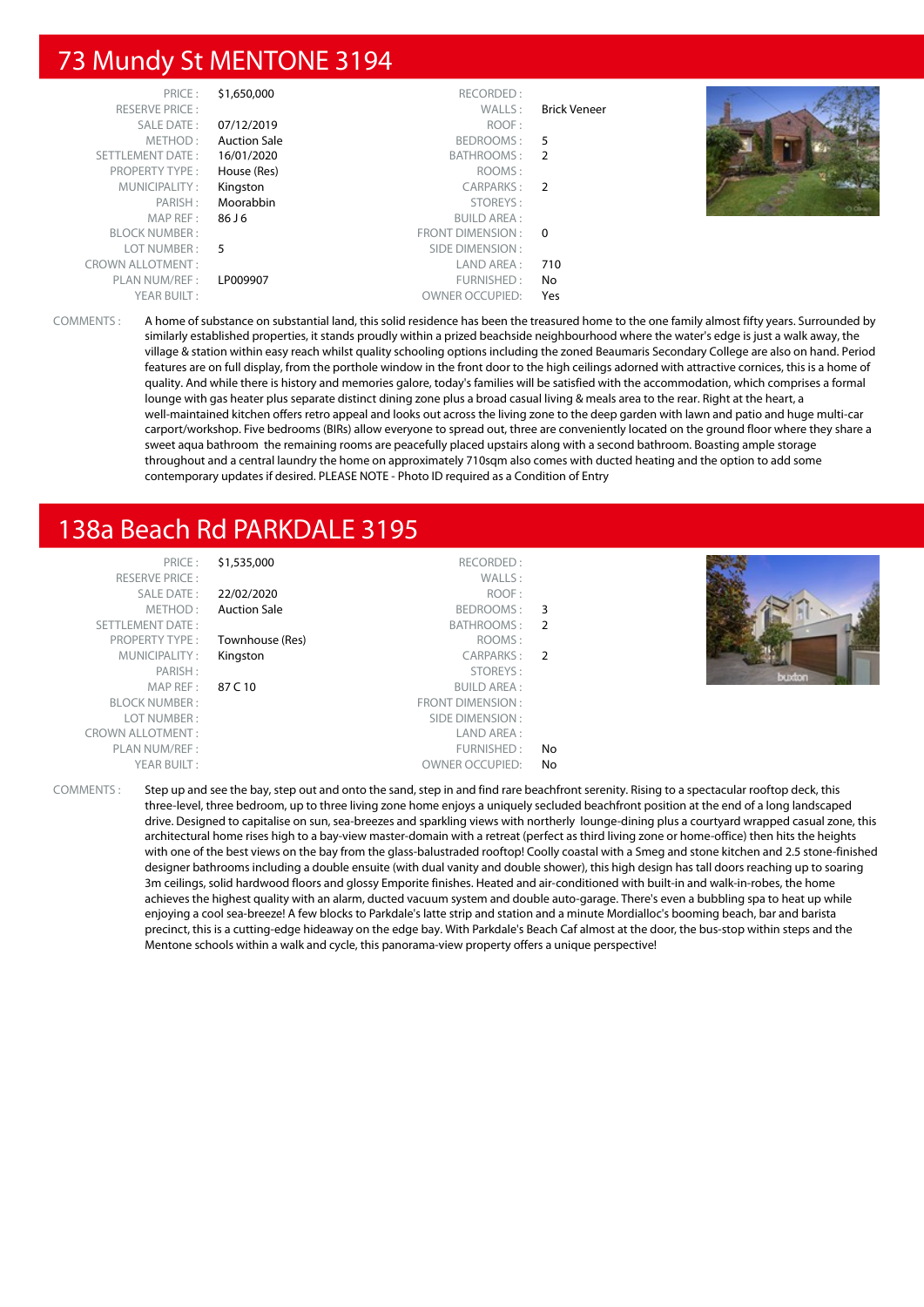#### 10 Birch St MENTONE 3194

| PRICE:                  | \$1,280,000        | RECORDED:              |     |  |
|-------------------------|--------------------|------------------------|-----|--|
| <b>RESERVE PRICE:</b>   |                    | WALLS:                 |     |  |
|                         |                    |                        |     |  |
| SALE DATE:              | 02/12/2019         | ROOF:                  |     |  |
| METHOD:                 | Private Sale       | BEDROOMS:              | - 3 |  |
| SETTLEMENT DATE:        | 29/01/2020         | BATHROOMS:             | - 3 |  |
| PROPERTY TYPE:          | Townhouse (Single) | ROOMS:                 |     |  |
| MUNICIPALITY:           | Kingston           | CARPARKS:              | - 2 |  |
| PARISH:                 | Moorabbin          | STOREYS:               |     |  |
| MAPREF:                 | 86 J 6             | <b>BUILD AREA:</b>     |     |  |
| <b>BLOCK NUMBER:</b>    |                    | FRONT DIMENSION:       |     |  |
| LOT NUMBER:             |                    | SIDE DIMENSION :       |     |  |
| <b>CROWN ALLOTMENT:</b> |                    | LAND AREA :            | 272 |  |
| PLAN NUM/REF :          | PS404281           | FURNISHED:             | No  |  |
| YEAR BUILT:             |                    | <b>OWNER OCCUPIED:</b> | No  |  |

COMMENTS : Located at the end of a quiet cul de sac, this Bardoel built home offers the satisfaction of quality within a premium locale. This low maintenance residence, in the heart of Mentone, has all the space you want and none of the hassle.With an elegant Tuscan-style exterior, including rustic brown toning's and soft edged roof tiles, this double storey townhouse boasts an equally warm and refined interior. Downstairs offers a formal entry leading through to a charming lounge and dining area featuring graceful floating timber flooring. There is the convenience of a downstairs powder room as well as a full laundry with an abundance of cupboard space and access to the side courtyard / clothesline area.You will be impressed by the open plan kitchen, with striking black granite benchtops, which overlooks a large, family room area with access to both the side and rear courtyards. Sliding doors open up to the North facing rear yard where there is spacious decking, ideal for outdoor dining or entertaining.Upstairs the open feel is continued, there being three generous sized bedrooms, all carpeted and with built in robes, a family bathroom with both a shower and a full bath, as well as an ensuite off from the spacious master bedroom.This home features a remote-control double lock up garage, offering plenty of storage space and parking, plus ducted heating, downlights throughout and a security system. You will love the location, being just metres to the beach and to Mentone shopping village, as well as within the zones for both Mentone Girls' Secondary College and Beaumaris Secondary College, and it's only a short walk to the prestigious Mentone private schools.

#### 4/78 Beach Rd MENTONE 3194

| $PRICF \cdot$         |
|-----------------------|
| <b>RESERVE PRICE:</b> |
| SAI F DATE:           |
| MFTHOD:               |
| SETTLEMENT DATE:      |
| <b>PROPERTY TYPE:</b> |
| MUNICIPALITY:         |
| PARISH:               |
| MAP RFF:              |
| <b>BI OCK NUMBER:</b> |
| LOT NUMBER :          |
| ROWN ALLOTMENT :      |
| PLAN NUM/REF :        |
| YEAR BUILT:           |

|       | WALLS:                 |                          | <b>RESERVE PRICE:</b>   |
|-------|------------------------|--------------------------|-------------------------|
|       | ROOF:                  | 15/01/2020               | <b>SALE DATE:</b>       |
| 3     | BEDROOMS:              | Sale                     | METHOD:                 |
|       | BATHROOMS:             | 14/02/2020               | <b>SETTLEMENT DATE:</b> |
|       | ROOMS:                 | Hobby Farm < 20 ha (Rur) | <b>PROPERTY TYPE:</b>   |
|       | <b>CARPARKS:</b>       | Kingston                 | MUNICIPALITY:           |
|       | STOREYS:               | Moorabbin                | PARISH:                 |
|       | <b>BUILD AREA:</b>     | 86 K 8                   | MAP REF:                |
|       | FRONT DIMENSION:       |                          | <b>BLOCK NUMBER:</b>    |
|       | SIDE DIMENSION:        | 4                        | LOT NUMBER:             |
| 5,033 | LAND AREA:             |                          | <b>CROWN ALLOTMENT:</b> |
|       | FURNISHED:             | RP006734                 | PLAN NUM/REF:           |
| Yes   | <b>OWNER OCCUPIED:</b> |                          | YEAR BUILT:             |
|       |                        |                          |                         |

**\$1,100,000** RECORDED :

#### COMMENTS :

#### 47 Florence St MENTONE 3194

|     | \$1,038,000<br>RECORDED:     | PRICE:                  |
|-----|------------------------------|-------------------------|
|     | WALLS:                       | <b>RESERVE PRICE:</b>   |
|     | ROOF:<br>19/12/2019          | <b>SALE DATE:</b>       |
|     | Private Sale<br>BEDROOMS:    | METHOD:                 |
|     | BATHROOMS:<br>17/01/2020     | <b>SETTLEMENT DATE:</b> |
|     | Retail (Com)<br>ROOMS:       | <b>PROPERTY TYPE:</b>   |
|     | <b>CARPARKS:</b><br>Kingston | MUNICIPALITY:           |
|     | STOREYS:<br>Moorabbin        | PARISH:                 |
|     | <b>BUILD AREA:</b><br>86 K 6 | MAP REF:                |
|     | FRONT DIMENSION:             | <b>BLOCK NUMBER:</b>    |
|     | SIDE DIMENSION:<br>1         | LOT NUMBER:             |
| 200 | LAND AREA:                   | <b>CROWN ALLOTMENT:</b> |
| No  | FURNISHED:<br>LP052478       | PLAN NUM/REF:           |
| No  | <b>OWNER OCCUPIED:</b>       | YEAR BUILT:             |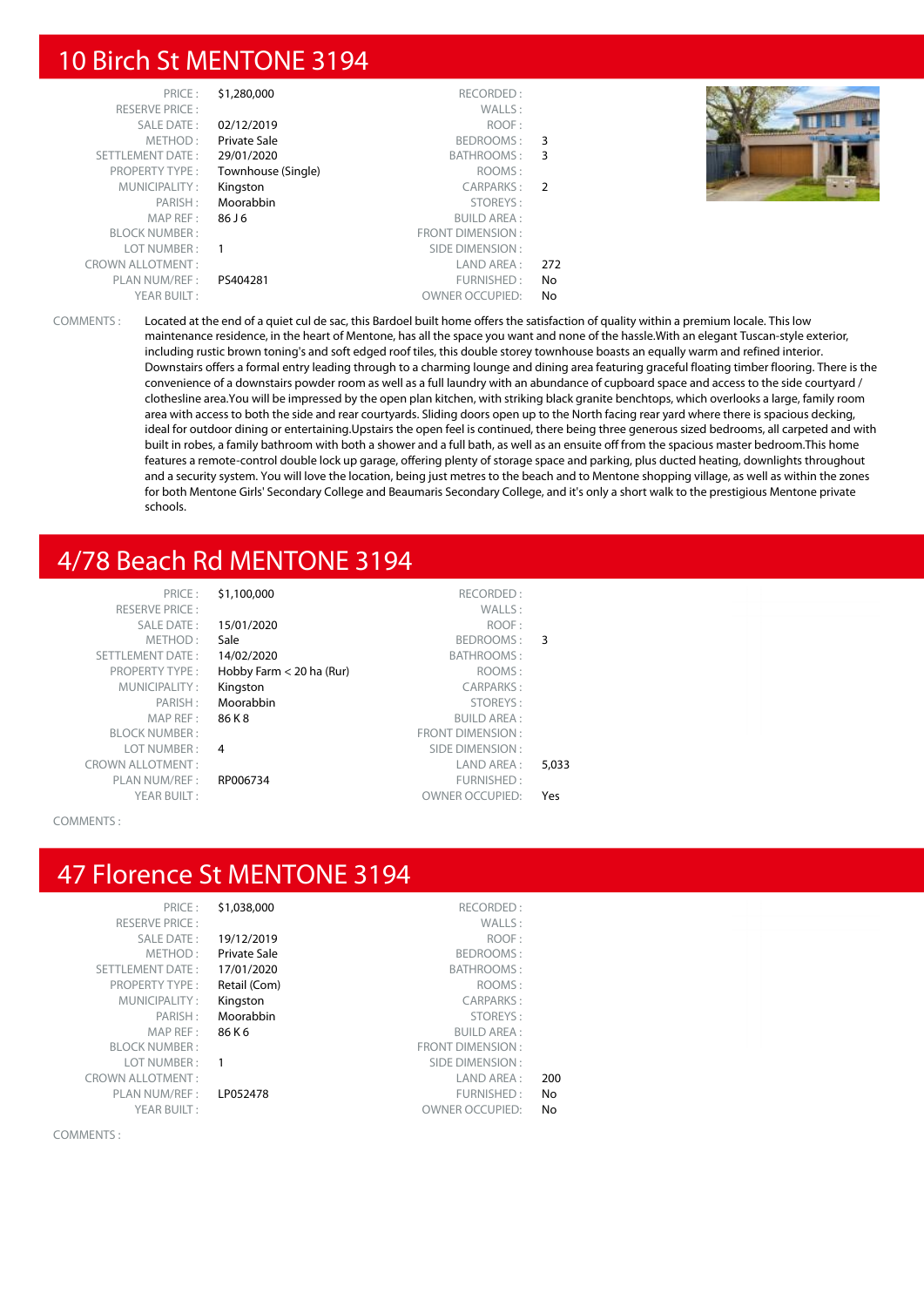#### 211a Como Pde.E PARKDALE 3195

| PRICE:                  | \$985,000           | RECORDED:              |     |  |
|-------------------------|---------------------|------------------------|-----|--|
| <b>RESERVE PRICE:</b>   |                     | WALLS:                 |     |  |
| <b>SALE DATE:</b>       | 15/02/2020          | ROOF:                  |     |  |
| METHOD:                 | <b>Auction Sale</b> | BEDROOMS:              | 3   |  |
| <b>SETTLEMENT DATE:</b> |                     | BATHROOMS:             | -2  |  |
| <b>PROPERTY TYPE:</b>   | Townhouse (Res)     | ROOMS:                 |     |  |
| MUNICIPALITY:           | Kingston            | CARPARKS:              | -2  |  |
| PARISH:                 |                     | STOREYS:               |     |  |
| MAP REF:                |                     | <b>BUILD AREA:</b>     |     |  |
| <b>BLOCK NUMBER:</b>    |                     | FRONT DIMENSION:       |     |  |
| LOT NUMBER:             |                     | SIDE DIMENSION :       |     |  |
| <b>CROWN ALLOTMENT:</b> |                     | LAND AREA :            | 476 |  |
| PLAN NUM/REF:           |                     | FURNISHED:             | No  |  |
| YEAR BUILT:             |                     | <b>OWNER OCCUPIED:</b> | No  |  |



COMMENTS : Superbly spacious with casual beachside warmth, this secluded and private rear residence is full of light and located beachside of the highway. On its own title of 475 sqm approx. this elegant single level retreat comprises a king size main bedroom with walk-through robe to ensuite, two separate living zones including a separate casual front lounge with polished floors, spacious rear open plan living and dining with a well-appointed kitchen (SS wall oven/separate grill, dishwasher and gas hob) and breakfast bar all overlooking the rear paved courtyard. A separate wing ensures the second and third bedrooms are private and quiet with a family bathroom and laundry. Low-maintenance living is easy with ducted heating, evaporative cooling, split system AC and double auto garage. Lovingly kept and so close to Parkdale Shopping Village, a 300m walk to Parkdale train station, short walk to the beach and in the zone for Mentone Girls & Parkdale Secondary College and a choice of top private & public schools nearby.

#### 6/261-263 Como Pde.E PARKDALE 3195

| PRICE:                  | \$965,000           | RECORDED:              |                         |  |
|-------------------------|---------------------|------------------------|-------------------------|--|
| <b>RESERVE PRICE:</b>   |                     | WALLS:                 |                         |  |
| SALE DATE:              | 14/12/2019          | ROOF:                  |                         |  |
| METHOD:                 | <b>Auction Sale</b> | BEDROOMS: 3            |                         |  |
| <b>SETTLEMENT DATE:</b> |                     | BATHROOMS:             | $\overline{\mathbf{3}}$ |  |
| <b>PROPERTY TYPE:</b>   | Townhouse (Res)     | ROOMS:                 |                         |  |
| MUNICIPALITY:           | Kingston            | CARPARKS: 2            |                         |  |
| PARISH:                 |                     | STOREYS:               |                         |  |
| MAP REF :               |                     | <b>BUILD AREA:</b>     |                         |  |
| <b>BLOCK NUMBER:</b>    |                     | FRONT DIMENSION :      |                         |  |
| LOT NUMBER:             |                     | SIDE DIMENSION :       |                         |  |
| <b>CROWN ALLOTMENT:</b> |                     | LAND AREA :            |                         |  |
| PLAN NUM/REF:           |                     | FURNISHED:             | No                      |  |
| YEAR BUILT:             |                     | <b>OWNER OCCUPIED:</b> | No                      |  |
|                         |                     |                        |                         |  |

COMMENTS : Coastal contemporary living in a relaxed leafy environment is found in this secluded rear 3 bedroom 3 bathroom townhouse. An effortless lifestyle, this light filled haven enjoys a downstairs bedroom (BIRs) with adjoining bathroom, fabulous open plan living & dining with sparkling stone kitchen (Bosch appliances) opening to a wrap around courtyard; lovely main bedroom (wall of BIRs & ensuite) and an upstairs living area. Supremely low maintanence, it has European Oak floors, alarm, R/C air cond, ceiling fans, instant hot water, a garden shed & double auto garage. Between Parkdale & Mordialloc Villages, walk to train & beach, in Parkdale & Mentone Girls' Sec College zones.

#### 2/11 Bay St PARKDALE 3195

| \$950,000     | RECORDED:              |               |
|---------------|------------------------|---------------|
|               | WALLS:                 |               |
| 19/12/2019    | ROOF:                  |               |
| Private Sale  | BEDROOMS:              | 3             |
| 10/02/2020    | BATHROOMS:             | 2             |
| House         | ROOMS:                 | 4             |
| Kingston      | CARPARKS:              | $\mathcal{P}$ |
| Mordialloc    | STOREYS:               |               |
|               | <b>BUILD AREA:</b>     |               |
|               | FRONT DIMENSION:       |               |
| $\mathcal{P}$ | SIDE DIMENSION:        |               |
|               | LAND AREA:             |               |
| PS736479      | FURNISHED:             | No            |
|               | <b>OWNER OCCUPIED:</b> | Yes           |
|               |                        |               |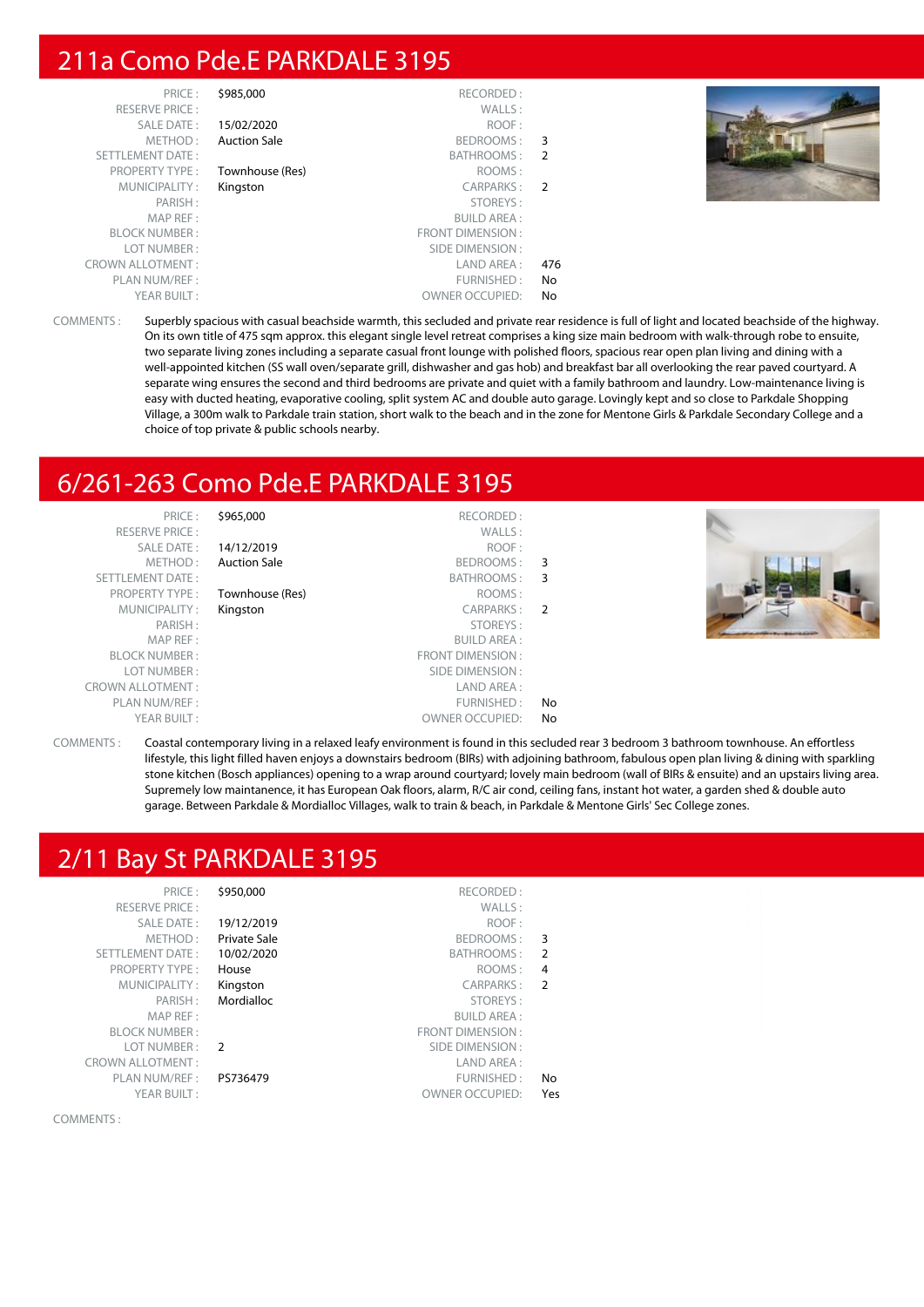#### 6/12 Monaco St PARKDALE 3195

| PRICE:                  | \$940,000           | RECORDED:               |    |
|-------------------------|---------------------|-------------------------|----|
| <b>RESERVE PRICE:</b>   |                     | WALLS:                  |    |
| <b>SALE DATE:</b>       | 22/02/2020          | ROOF:                   |    |
| METHOD:                 | <b>Auction Sale</b> | BEDROOMS:               | 3  |
| <b>SETTLEMENT DATE:</b> |                     | BATHROOMS:              | 2  |
| <b>PROPERTY TYPE:</b>   | Townhouse (Res)     | ROOMS:                  |    |
| MUNICIPALITY:           | Kingston            | <b>CARPARKS:</b>        |    |
| PARISH:                 |                     | STOREYS:                |    |
| MAP REF:                |                     | <b>BUILD AREA:</b>      |    |
| <b>BLOCK NUMBER:</b>    |                     | <b>FRONT DIMENSION:</b> |    |
| LOT NUMBER:             |                     | SIDE DIMENSION:         |    |
| <b>CROWN ALLOTMENT:</b> |                     | LAND AREA:              |    |
| PLAN NUM/REF:           |                     | FURNISHED:              | No |
| YEAR BUILT:             |                     | <b>OWNER OCCUPIED:</b>  | No |



COMMENTS : Searching for a beautiful, spacious & carefree coastal abode Then look no further! This stunning two-storey executive residence is the home you've been dreaming of. Stylish & sophisticated, the townhouse spans two flawless levels, its sun-swept interiors enhanced by freshly painted walls, on-trend wide-board floors and plush new carpeting. Nestled at the heart of a peaceful contemporary group just metres to the bay, it features two ground floor bedrooms (BIRs) and a full bathroom perfect for those with older children, extended family members or even guests. One of the bedrooms also boasts access to the extremely private and low maintenance courtyard. Upstairs, streams of natural sunlight illuminate the open plan living/dining area which embraces an alfresco dining terrace and features a smartly-appointed gourmet kitchen complete with quality appliances and stone benchtops. Soaring ceilings and a private balcony are highlights of the main bedroom (BIRs) which is serviced by a bright adjacent bathroom. Ducted heating & refrigerated cooling, a Euro laundry and auto garage are also offered whilst guests will appreciate the onsite visitor's parking that is available. With the golden sands of Parkdale beach at one end of the street and the village, station and cafes equally as close there is no better base from which to enjoy an enviable sea-change than right here on Monaco Street!

## 4/186 Beach Rd MORDIALLOC 3195

| PRICF                          |
|--------------------------------|
| RFSFRVF PRICF:                 |
| SAI F DATF:                    |
| MFTHOD:                        |
| <b>SETTLEMENT DATE:</b>        |
| <b>PROPERTY TYPE:</b>          |
| ΜΗΝΙΓΙΡΑΙ ΙΤΥ :                |
| PARISH:                        |
| MAP RFF:                       |
| <b>BI OCK NUMBER:</b>          |
| I OT NUMBER :                  |
| CROWN ALLOTMENT:               |
| PLAN NUM/REF:                  |
| $YFAR$ $R$ $I$ $H$ $T$ $\cdot$ |

Mordialloc

**\$693,000** RECORDED : RESERVE PRICE : WALLS : **SALE DATE : 20/01/2020** ROOF : Sale **BEDROOMS** : 2 **SETTLEMENT DATE IN A 2020 BATHROOMS** : **Property Type Strata Unit/Flat** ROOMS : Example of the Municipality of the Municipality of the Municipality of the Municipality of the Municipality of the Municipality of the Municipality of the Municipality of the Municipality of the Municipality of the Municip 87 D 12 BUILD AREA : FRONT DIMENSION : **4** SIDE DIMENSION : LAND ARFA : RP002820 FURNISHED : OWNER OCCUPIED: No



COMMENTS :

#### 3/1-3 Palermo St MENTONE 3194

RESERVE PRICE : SALE DATE: SETTLEMENT DATE : PROPERTY TYPE : MUNICIPALITY: MAP REF : BLOCK NUMBER : LOT NUMBER: CROWN ALLOTMENT: PLAN NUM/REF :

| PRICE:<br><b>ERVE PRICE:</b> | \$692,000    | RECORDED:<br>WALLS:     |               |
|------------------------------|--------------|-------------------------|---------------|
|                              |              |                         |               |
| <b>SALE DATE:</b>            | 24/12/2019   | ROOF:                   |               |
| METHOD:                      | Private Sale | BEDROOMS:               | $\mathcal{P}$ |
| MENT DATE:                   |              | <b>BATHROOMS:</b>       | 1             |
| <b>PERTY TYPE:</b>           | Unit         | ROOMS:                  |               |
| <b>INICIPALITY:</b>          | Kingston     | CARPARKS:               | 1             |
| PARISH:                      |              | STOREYS:                |               |
| MAP REF :                    | 87 A 8       | <b>BUILD AREA:</b>      |               |
| EK NUMBER :                  |              | <b>FRONT DIMENSION:</b> |               |
| OT NUMBER :                  |              | SIDE DIMENSION:         |               |
| LLOTMENT:                    |              | LAND AREA:              |               |
| N NUM/REF :                  |              | FURNISHED:              | No            |
| YEAR BUILT:                  |              | <b>OWNER OCCUPIED:</b>  | No            |
|                              |              |                         |               |



COMMENTS : With summer just around the corner, there is no better time to buy by the bay. And here is the perfect chance to do just that! Merely footsteps to the golden sands of beautiful Mentone beach, this low maintenance home is also close to the area's leading private schools, the station, fabulous cafes and shops. Enjoying brilliant proximity to everything you could possibly need - this impeccable 2-bedroom unit really does have all the ingredients for a truly relaxed lifestyle. Nestled at the heart of a neatly maintained group, the home's layout makes entertaining easy. From the open plan living/dining area and well-equipped kitchen to the private decked courtyard, there is plenty of room for friends and family to gather. Here, connecting the light-lavished interiors to the sunny courtyard, a wall of bi-fold doors can be opened for seamless indoor/outdoor living. Back inside, a sparkling fully-tiled bathroom with Euro laundry is conveniently positioned between the two bedrooms both benefiting from built-in storage. Split system heating & cooling, shade & privacy blinds plus lock-up garage with handy rear access are among the many features.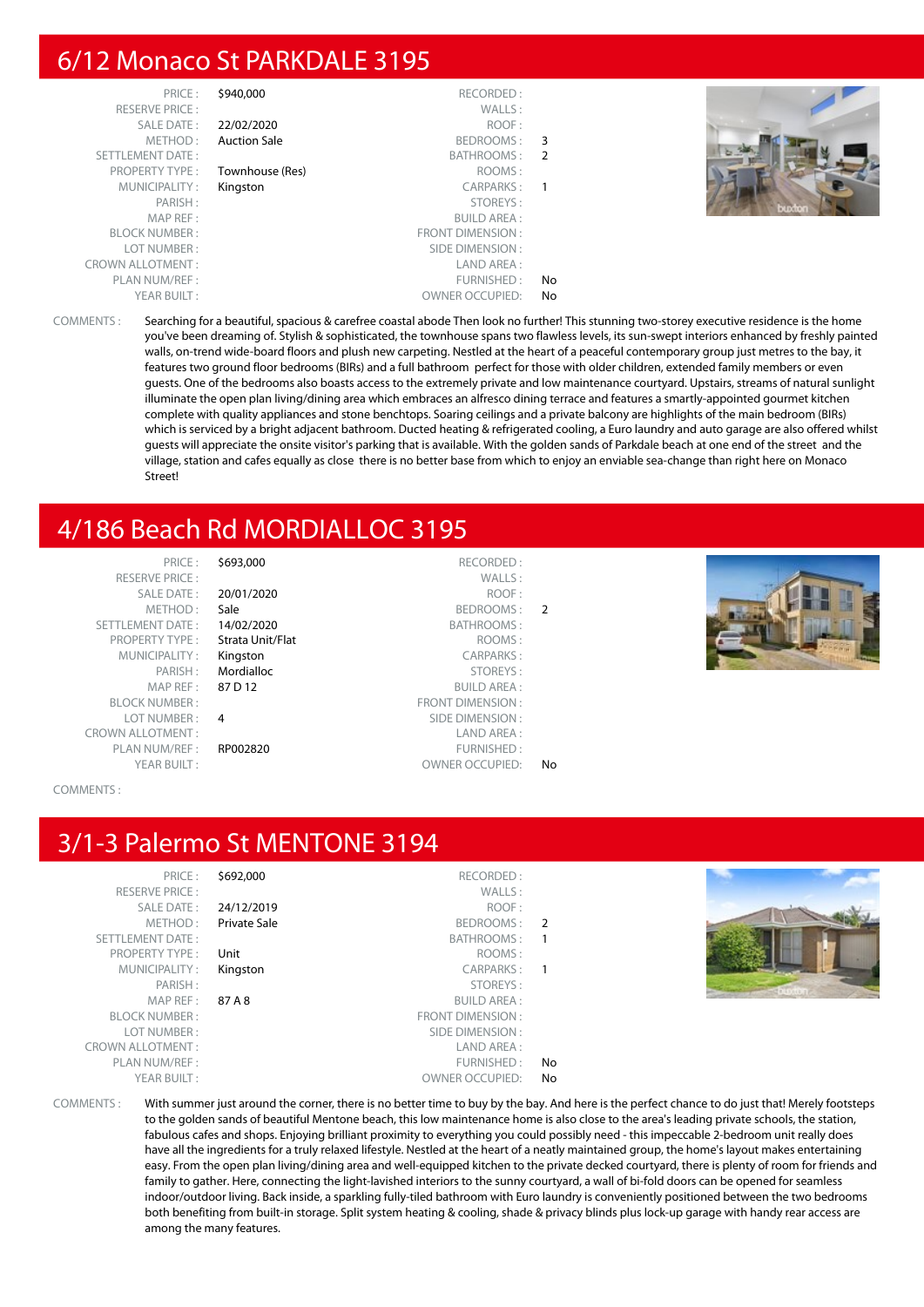#### 6/26-28 Florence St MENTONE 3194

| PRICE:                  | \$669,000                     | RECORDED:               |               |
|-------------------------|-------------------------------|-------------------------|---------------|
| <b>RESERVE PRICE:</b>   |                               | WALLS:                  |               |
| <b>SALE DATE:</b>       | 19/12/2019                    | ROOF:                   |               |
| METHOD:                 | Sale                          | BEDROOMS:               | $\mathcal{P}$ |
| <b>SETTLEMENT DATE:</b> | 30/01/2020                    | BATHROOMS:              |               |
| <b>PROPERTY TYPE:</b>   | House - Attached House N.E.C. | ROOMS:                  |               |
| MUNICIPALITY:           | Kingston                      | <b>CARPARKS:</b>        |               |
| PARISH:                 | Moorabbin                     | STOREYS:                |               |
| MAP REF:                |                               | <b>BUILD AREA:</b>      |               |
| <b>BLOCK NUMBER:</b>    |                               | <b>FRONT DIMENSION:</b> |               |
| LOT NUMBER:             | 26                            | SIDE DIMENSION:         |               |
| <b>CROWN ALLOTMENT:</b> |                               | LAND AREA:              |               |
| PLAN NUM/REF :          | RP002664                      | FURNISHED:              |               |
| YEAR BUILT:             |                               | <b>OWNER OCCUPIED:</b>  | No.           |



COMMENTS :

#### 4/490 Main St MORDIALLOC 3195

| PRICE:                  | \$664,000    | RECORDED:               |                |  |
|-------------------------|--------------|-------------------------|----------------|--|
| <b>RESERVE PRICE:</b>   |              | WALLS:                  |                |  |
| <b>SALE DATE:</b>       | 04/12/2019   | ROOF:                   |                |  |
| METHOD:                 | Private Sale | BEDROOMS:               | $\overline{2}$ |  |
| SETTLEMENT DATE:        |              | BATHROOMS:              | 1              |  |
| <b>PROPERTY TYPE:</b>   | Unit         | ROOMS:                  |                |  |
| MUNICIPALITY:           | Kingston     | CARPARKS:               | $\overline{1}$ |  |
| PARISH:                 |              | STOREYS:                |                |  |
| $MAP$ RFF:              | 87 F 11      | <b>BUILD AREA:</b>      |                |  |
| <b>BLOCK NUMBER:</b>    |              | <b>FRONT DIMENSION:</b> |                |  |
| LOT NUMBER:             |              | SIDE DIMENSION:         |                |  |
| <b>CROWN ALLOTMENT:</b> |              | LAND AREA:              |                |  |
| PLAN NUM/REF:           |              | FURNISHED:              | No.            |  |
| YEAR BUILT:             |              | <b>OWNER OCCUPIED:</b>  | No.            |  |
|                         |              |                         |                |  |



COMMENTS : Fronting George St, this streetfront unit offers sunny space, stand-apart style and super-sized decking . but the Main thing here is this super-central position within a stroll of the beach, bars, baristas and station! Streetfront and set apart with minimal shared wall area, this two bedroom home stretches deep with a north-facing open-plan with hardwood floors flowing back to a fresh white kitchen, fan-cooled robe-fitted bedrooms separated by a central bathroom (with full bath), and a separate WC beyond the full separate laundry. All decked out with great outdoor space including a full-depth entertainers' deck, gated parking and frangipani-shaded front yard with storage, this single-level streetfront home stands out from the pack as a smart start, seaside investment or seaside downsizer. Rent or relax today, open out and upgrade tomorrow, stand apart within 350m of the sand, four blocks of the village and a direct commute to the CBD.

## 7/58 Beach Rd MENTONE 3194

| $PRI$ ( $\vdash$               |
|--------------------------------|
| RFSFRVF PRICF:                 |
| SAI F DATE:                    |
| MFTHOD:                        |
| <b>SETTI EMENT DATE:</b>       |
| <b>PROPERTY TYPE:</b>          |
| MUNICIPALITY:                  |
| PARISH:                        |
| MAP RFF:                       |
| <b>BI OCK NUMBER :</b>         |
| LOT NUMBER :                   |
| CROWN ALLOTMENT:               |
| PLAN NUM/REF :                 |
| $YFAR$ $R$ $I$ $H$ $T$ $\cdot$ |
|                                |

|              | \$601,000<br>RECORDED:           | PRICE:                  |
|--------------|----------------------------------|-------------------------|
|              | WALLS:                           | <b>RESERVE PRICE:</b>   |
|              | 14/12/2019<br>ROOF:              | <b>SALE DATE:</b>       |
| 2            | BEDROOMS:<br><b>Auction Sale</b> | METHOD:                 |
|              | BATHROOMS:<br>21/02/2020         | <b>SETTLEMENT DATE:</b> |
|              | ROOMS:<br>Apartment              | <b>PROPERTY TYPE:</b>   |
| 1            | CARPARKS:<br>Kingston            | MUNICIPALITY:           |
|              | Moorabbin<br>STOREYS:            | PARISH:                 |
|              | 86 J 7<br><b>BUILD AREA:</b>     | MAP REF:                |
|              | <b>FRONT DIMENSION:</b>          | <b>BLOCK NUMBER:</b>    |
|              | SIDE DIMENSION:<br>18            | LOT NUMBER:             |
|              | LAND AREA:                       | <b>CROWN ALLOTMENT:</b> |
| No           | RP011018<br>FURNISHED:           | PLAN NUM/REF :          |
| $N_{\Omega}$ | OWNER OCCHRIED.                  | VE A D RIIII T +        |

| PRICE:              | \$601,000           | RECORDED:               |              |
|---------------------|---------------------|-------------------------|--------------|
| <b>ERVE PRICE:</b>  |                     | WALLS:                  |              |
| SALE DATE:          | 14/12/2019          | ROOF:                   |              |
| METHOD:             | <b>Auction Sale</b> | <b>BEDROOMS:</b>        | 2            |
| MENT DATE :         | 21/02/2020          | <b>BATHROOMS:</b>       | -1           |
| PERTY TYPE:         | Apartment           | ROOMS:                  |              |
| <b>INICIPALITY:</b> | Kingston            | <b>CARPARKS:</b>        | $\mathbf{1}$ |
| PARISH:             | Moorabbin           | STOREYS:                |              |
| MAP REF:            | 86 J 7              | <b>BUILD AREA:</b>      |              |
| EK NUMBER :         |                     | <b>FRONT DIMENSION:</b> |              |
| OT NUMBER :         | 18                  | SIDE DIMENSION:         |              |
| LLOTMENT:           |                     | LAND AREA:              |              |
| N NUM/REF :         | RP011018            | FURNISHED:              | No           |
| YEAR BUILT:         |                     | <b>OWNER OCCUPIED:</b>  | No           |
|                     |                     |                         |              |

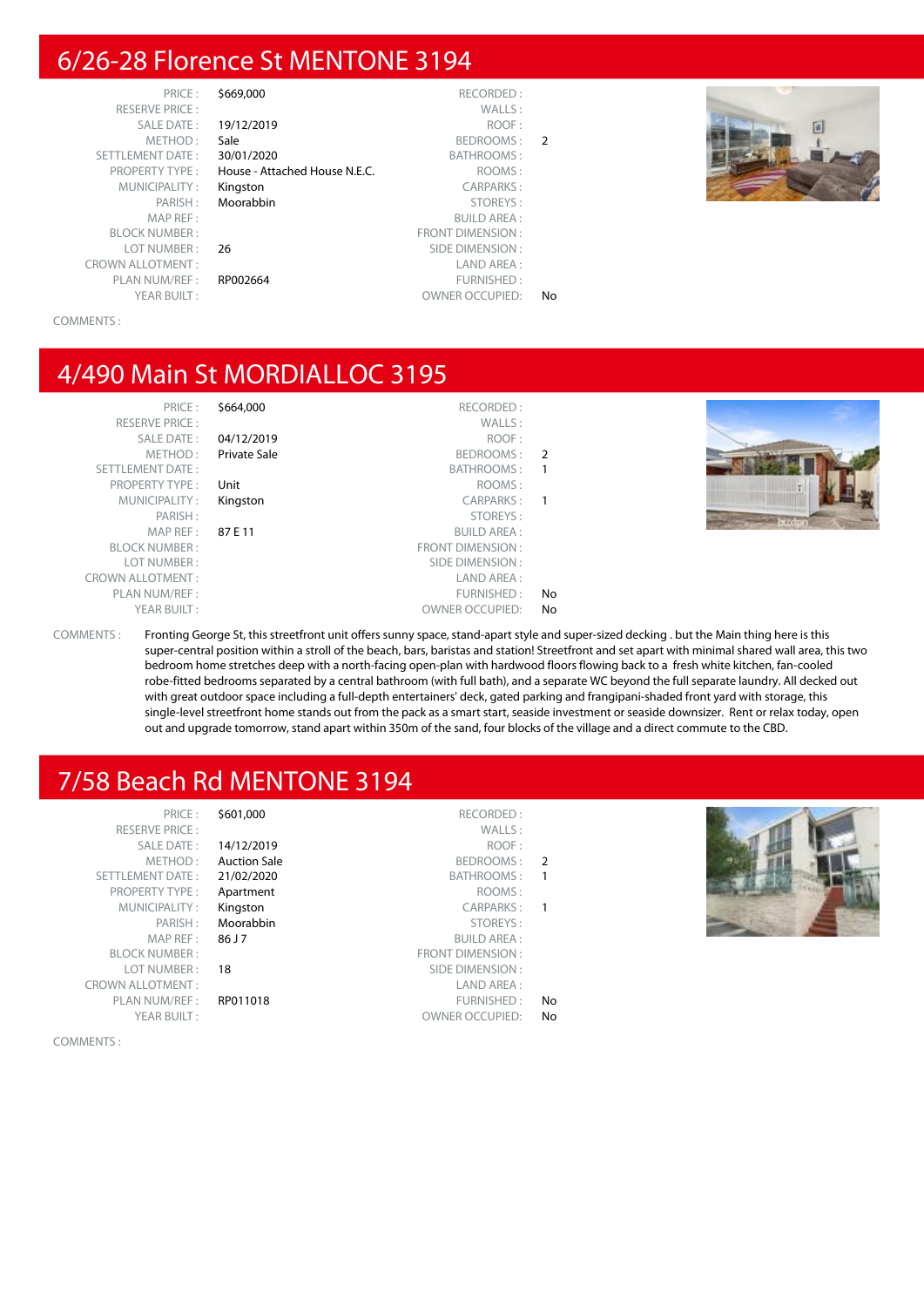#### 18/31-35 Como Pde.E MENTONE 3194

| PRICE:                  | \$575,000    | RECORDED:               |               |
|-------------------------|--------------|-------------------------|---------------|
| <b>RESERVE PRICE:</b>   |              | WALLS:                  |               |
| SALE DATE:              | 14/12/2019   | ROOF:                   |               |
| METHOD:                 | Private Sale | BEDROOMS:               | $\mathcal{P}$ |
| <b>SETTLEMENT DATE:</b> |              | BATHROOMS:              | 2             |
| <b>PROPERTY TYPE:</b>   | Apartment    | ROOMS:                  |               |
| MUNICIPALITY:           | Kingston     | CARPARKS:               | 1             |
| PARISH:                 |              | STOREYS:                |               |
| MAP REF:                |              | <b>BUILD AREA:</b>      |               |
| <b>BLOCK NUMBER:</b>    |              | <b>FRONT DIMENSION:</b> |               |
| LOT NUMBER:             |              | SIDE DIMENSION:         |               |
| <b>CROWN ALLOTMENT:</b> |              | LAND AREA:              |               |
| PLAN NUM/REF:           |              | FURNISHED:              | No            |
| YEAR BUILT:             |              | <b>OWNER OCCUPIED:</b>  | No            |



COMMENTS : As the sun sets across Mentones rooftops, you can relax in the knowledge that you are living La Dolce Vita from this sleek low maintenance apartment. Front-facing with a lovely leafy outlook, the home is a spacious and sunlit base just moments from the vibrant reinvigorated village.Situated within the smart Como Residences development, where a light-splashed central atrium adds an appealing touch of greenery to the first impression, the first floor home offers an open plan living and dining zone that extends out to a deep balcony. Providing plenty of space for relaxing indoors or out with friends, this effortless abode is well-serviced by a Bosch-equipped kitchen with waterfall stone benchtops.An ensuite master is a real bonus, it and the second double bedroom both benefit from fitted robes, whilst a fully-tiled bathroom complete with a hidden Euro laundry completes the floorplan.A split system in each of the three principal rooms ensures individual comfort – concluding the package are secure entry with video intercom, basement parking space and storage cage with the convenience of lift access.Walk for coffee, jump on the train or head to the beach - all this and more is possible from this prized position just steps to some of Melbournes best schools.

# 18/31-35 Como Pde MENTONE 3194

PROPERTY TYPE : Strata Unit/Flat

PRICE : \$575,000 RECORDED : RESERVE PRICE : WALLS : SALE DATE : **17/12/2019** ROOF : METHOD : Sale BEDROOMS : 2 SETTLEMENT DATE : 21/02/2020 BATHROOMS : MUNICIPALITY : **Kingston** CARPARKS : PARISH : Moorabbin STOREYS : MAP REF : BUILD AREA : BLOCK NUMBER : FRONT DIMENSION : **18** SIDE DIMENSION : CROWN ALLOTMENT : LAND AREA : PLAN NUM/REF : PS635480 FURNISHED :

YEAR BUILT : OWNER OCCUPIED: No

COMMENTS :

# 1/212 Beach Rd MORDIALLOC 3195

PRICE: \$430,000 RESERVE PRICE : SALE DATE : 29/02/2020 METHOD: Auction Sale SETTLEMENT DATE: PROPERTY TYPE : Unit MUNICIPALITY: Kingston MAP REF : 92 E 1 BLOCK NUMBER : LOT NUMBER : CROWN ALLOTMENT : PLAN NUM/REF : YEAR BUILT:

| PRICE:          | \$430,000           | RECORDED:               |    |
|-----------------|---------------------|-------------------------|----|
| $E$ PRICE :     |                     | WALLS:                  |    |
| $E$ DATE:       | 29/02/2020          | ROOF:                   |    |
| ETHOD:          | <b>Auction Sale</b> | BEDROOMS:               |    |
| T DATE:         |                     | BATHROOMS:              | 1  |
| Y TYPE:         | Unit                | ROOMS:                  |    |
| <b>IPALITY:</b> | Kingston            | <b>CARPARKS:</b>        |    |
| PARISH:         |                     | STOREYS:                |    |
| <b>AP REF:</b>  | 92 E 1              | <b>BUILD AREA:</b>      |    |
| UMBER:          |                     | <b>FRONT DIMENSION:</b> |    |
| UMBER:          |                     | SIDE DIMENSION:         |    |
| TMENT:          |                     | LAND AREA:              |    |
| JM/REF:         |                     | FURNISHED:              | No |
| R BUILT :       |                     | <b>OWNER OCCUPIED:</b>  | No |
|                 |                     |                         |    |

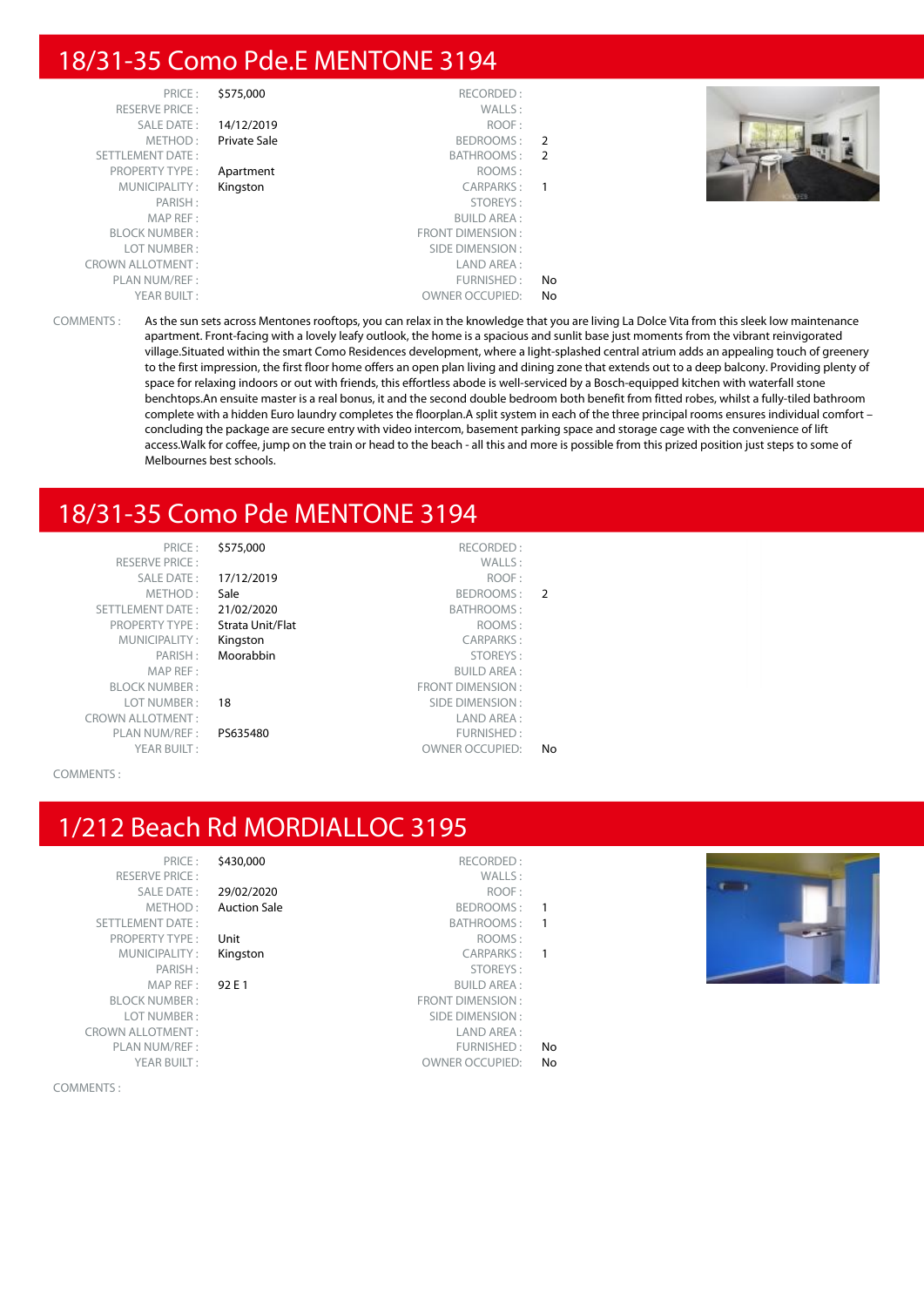#### 8/541 Main St MORDIALLOC 3195

| PRICE:                  | \$385,000           | RECORDED:               |                |  |
|-------------------------|---------------------|-------------------------|----------------|--|
| <b>RESERVE PRICE:</b>   |                     | WALLS:                  |                |  |
| SALE DATE:              | 29/02/2020          | ROOF:                   |                |  |
| METHOD:                 | <b>Auction Sale</b> | BEDROOMS:               |                |  |
| SETTLEMENT DATE:        |                     | <b>BATHROOMS:</b>       | $\overline{1}$ |  |
| <b>PROPERTY TYPE:</b>   | Apartment           | ROOMS:                  |                |  |
| MUNICIPALITY:           | Kingston            | CARPARKS:               |                |  |
| PARISH:                 |                     | STOREYS:                |                |  |
| MAP REF:                | 92 F 1              | <b>BUILD AREA:</b>      |                |  |
| <b>BLOCK NUMBER:</b>    |                     | <b>FRONT DIMENSION:</b> |                |  |
| LOT NUMBER:             |                     | SIDE DIMENSION:         |                |  |
| <b>CROWN ALLOTMENT:</b> |                     | LAND AREA:              |                |  |
| PLAN NUM/REF:           |                     | FURNISHED:              | No             |  |
| YEAR BUILT:             |                     | <b>OWNER OCCUPIED:</b>  | No             |  |



COMMENTS : Sometimes life is so sweet it hurts! And that is exactly the case in this exceptional seaside apartment right in the beating heart of Mordialloc. Just a breath to the beach and pier, metres to bars and cafes and steps to the station, this is a home where lifestyle is truly front and centre. Situated within a secure & stylish development of only 14 homes (mainly owner occupied), the bright and airy apartment is set to the rear of the block where it has easy access to the communal BBQ terrace. Crisp and fresh with hardwood floors, the main living and dining zone is flushed with natural light and connects seamlessly with the quality stone kitchen boasting Blanco appliances including an integrated dishwasher. Family and friends can be welcomed here or out on the sundrenched alfresco terrace. Taking in glimpses of the bay, a second terrace Is off the spacious bedroom which also offers a mirrored walk-in robe and direct access to the sleek two-way bathroom. A Euro laundry is also included along with split system heating/cooling, intercom entry and secure parking/storage with lift access. For more information please contact Chloe Barry 0401 018 086 from Barry Plant today. ALL ENQUIRES MUST INCLUDE A CONTACT NUMBER.

## 3/21-23 Florence St MENTONE 3194

|              | RECORDED:              | \$380,000           | PRICE:                  |
|--------------|------------------------|---------------------|-------------------------|
| <b>Brick</b> | WALLS:                 |                     | <b>RESERVE PRICE:</b>   |
|              | ROOF:                  | 15/02/2020          | SALE DATE:              |
|              | BEDROOMS:              | <b>Auction Sale</b> | METHOD:                 |
| -1           | BATHROOMS:             |                     | SETTLEMENT DATE:        |
|              | ROOMS:                 | Unit                | <b>PROPERTY TYPE:</b>   |
| $\Omega$     | CARPARKS:              | Kingston            | MUNICIPALITY:           |
|              | STOREYS:               |                     | PARISH:                 |
|              | <b>BUILD AREA:</b>     | 86 J 6              | MAP REF:                |
|              | FRONT DIMENSION:       |                     | <b>BLOCK NUMBER:</b>    |
|              | SIDE DIMENSION :       |                     | LOT NUMBER:             |
|              | LAND AREA :            |                     | <b>CROWN ALLOTMENT:</b> |
| No           | FURNISHED:             |                     | PLAN NUM/REF:           |
| No           | <b>OWNER OCCUPIED:</b> |                     | YEAR BUILT:             |



COMMENTS : A true beachside blank canvas, this super-sized single bedroom courtyard unit is set to inspire! Offered in excellent original condition with a mint condition vintage kitchen and a large lounge theres plenty to inspire a creative upgrade here – including a versatile bathroom, laundry and WC area beside the big robe fitted bedroom, and a compact courtyard oriented to afternoon sun.Renovate, reconfigure and reap the rewards of the rental or resale market. Or keep this sizeable single bed unit and its sunny courtyard all to yourself and live the life with a quick stroll to Mentones shops and station and a few blocks to the bay.